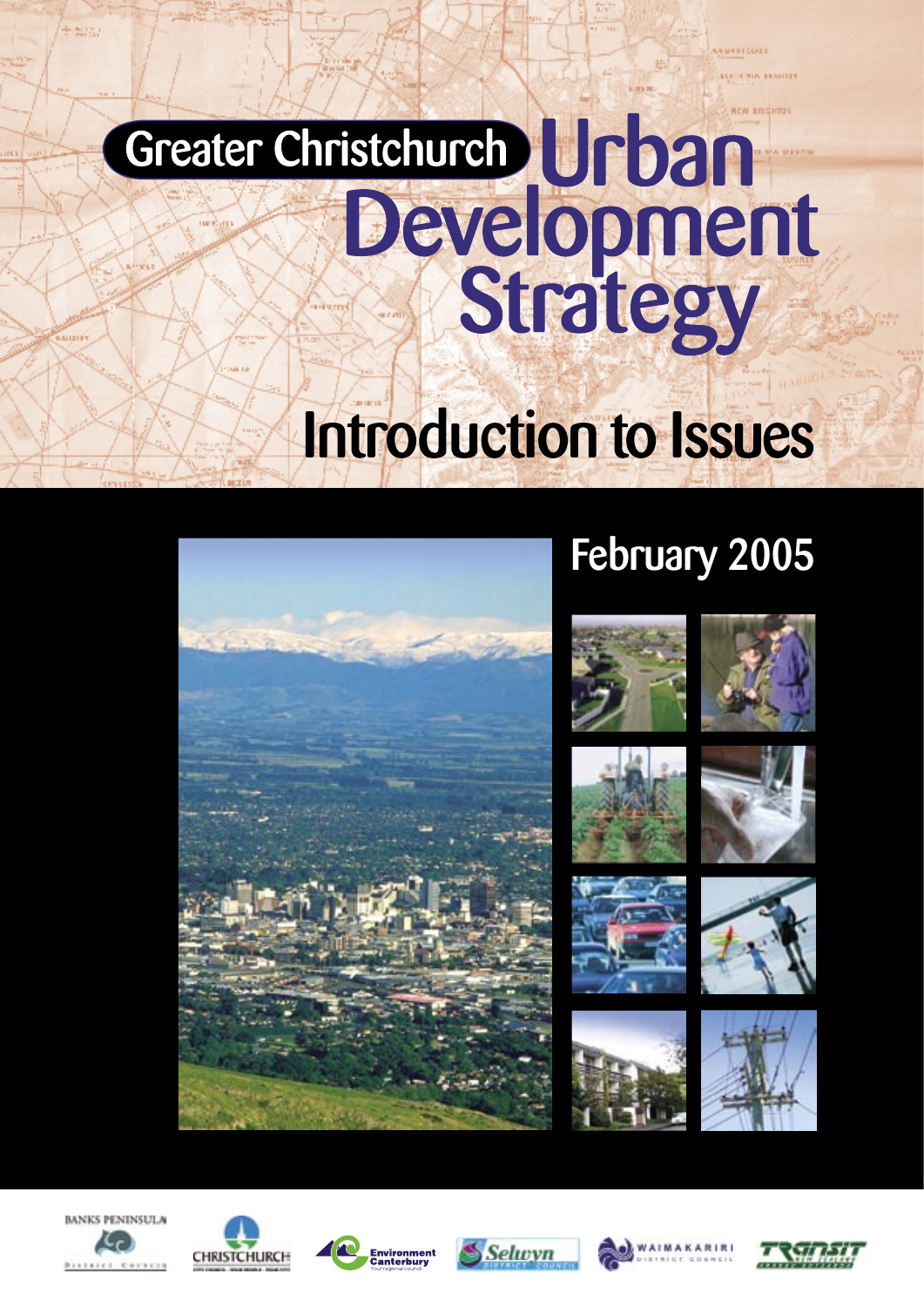## Greater Christchurch - we're growing!

Every month 400 more people make Greater Christchurch their home. That's in addition to the 380,000 people who already live here. By 2021 430,000 people will live here.

For Christchurch City that's an extra 30,000 people (327,211 to 356,508) by 2021.

This means a likely 9% increase in Christchurch, which is small in relation to the likely impact in the adjoining districts of Banks Peninsula, Selwyn and Waimakariri. There'll be 22,000 more people - a huge 40% increase - joining the 52,000 people who currently live in these communities.

This population increase will change our lives.

#### It could mean:

- More employment and a greater variety of jobs and lifestyles
- Wider choice of housing types and locations
- More community facilities
- Greater opportunities for children
- Wider cultural diversity

But it could also bring:

- Increased traffic congestion and reduced access to facilities
- Development leading to a loss of open space and productive land
- Poorly planned communities without a sense of identity or community heart
- Pressure on water supply and threats to water quality
- Expensive upgrades of infrastructure (e.g. roading, wastewater) to cope with population growth

To get the future we desire for our families and ourselves, we must manage the impact development has on our quality of life.

#### That's why the *Greater Christchurch Urban Development Strategy* process is now underway.

*Greater Christchurch* is a collaborative initiative involving Christchurch City Council, the District Councils of Banks Peninsula, Selwyn and Waimakariri, Environment Canterbury (the Regional Council), Transit New Zealand and a range of government, community and business organisations.

While these groups are leading the project, *Greater Christchurch* affects everyone living in the area. This is about your future quality of life. That's why it's so important that everyone participate in the upcoming community consultation to create the future they want for themselves and their families.

The process starts with this issues information. Over the next few pages you'll find information about the growth issues facing Greater Christchurch. Questions you may want to start thinking about include:

- *Where should the extra population live?*
- *How should we resolve transport issues, like congestion?*
- *How important is protecting the natural environment, such as our water supply?*
- *What change is or is not acceptable to you?*
- *Should your councils collaboratively plan and manage future development?*

Read on to learn about the issues or visit our website **www.greaterchristchurch.org.nz** for more information.

#### There's an issue or two you should know about…

The *Greater Christchurch* project aims to tackle more than just the issue of population growth. While deciding where an extra 52,000 people will live is a top priority, it's just one issue resulting from population growth. These other issues are poised to change our way of life unless we make certain choices now:

*Population growth creates demand for housing* 37,000 dwellings required for 52,000 extra people

*The population is ageing* By 2021 20% will be aged 65 and over (14% today)

*Small towns are getting bigger* The populations of Waimakariri and Selwyn districts are expected to grow by 40% over the next 20 years

**Traffic congestion is growing** Traffic is forecast to grow by 40% by 2021

*Water quality and quantity are being threatened* Between 1998 and 2001 pollution was detected in 50% of shallow wells within Christchurch City

*Our sense of place may be eroded by poor development*

Growth and development are opportunities and threats for the character of our communities

*Expensive infrastructure needs building/replacing* New development requires water supply, wastewater and roading and none of this is cheap to provide

*Councils and communities need to work together* These issues do not respect council boundaries – councils and communities must work together to achieve great results and to avoid poor outcomes

Keep this information handy and talk to other people about it. In a few months time some options for manageing growth will be prepared and released for public discussion. You'll be given ample time to study the options and give your feedback on how we should manage future growth.

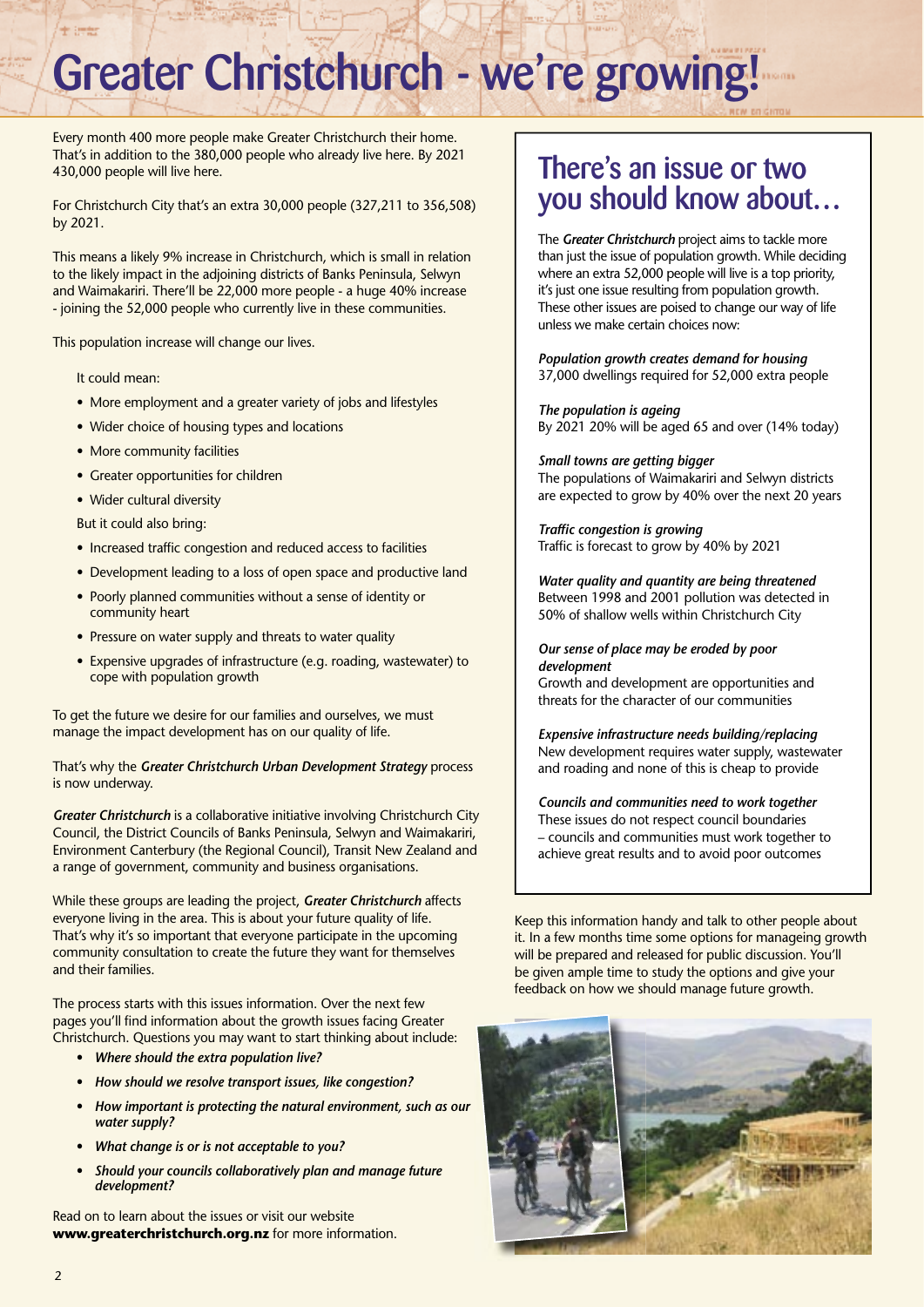## Our sense of place

The Greater Christchurch area has been changing so fast over the past decade that many of the changes have happened before we've even noticed. So where are we living, what are we doing and how might that change over the next 20 years?

This is a snapshot of the districts within the Greater Christchurch area today and some projections based upon current trends.

#### Total for Greater Christchurch

| How many?              | 2001    | 2021    | % change |
|------------------------|---------|---------|----------|
| Population             | 379,070 | 431,200 | 14%      |
| <b>Households</b>      | 148,950 | 186,540 | 25%      |
| New dwellings required |         | 37,590  |          |

#### Greater Christchurch Urban Development Strategy Study Area



The study area includes all of Christchurch City and a portion of the adjoining districts of Waimakariri, Selwyn and Banks Peninsula.

#### Selwyn District\*

| How many?              | 2001   | 2021   | % change |
|------------------------|--------|--------|----------|
| Population             | 16.397 | 25,222 | 55%      |
| <b>Households</b>      | 5,620  | 10,462 | 85%      |
| New dwellings required |        | 4.842  |          |
| One person households  | 15%    |        |          |

The relative affordability of land and houses outside Christchurch City means if current trends continue farmland around towns such as Rolleston and Lincoln will be replaced by housing. As the population grows the number of people commuting to work in Christchurch City may also grow - increasing traffic on main roads in and out of Christchurch.

#### Waimakariri District<sup>\*</sup>

| How many?              | 2001   | 2021   | % change |
|------------------------|--------|--------|----------|
| Population             | 30.215 | 43,448 | 43%      |
| <b>Households</b>      | 11,400 | 17,876 | 55%      |
| New dwellings required |        | 6.476  |          |
| One person households  | 19%    |        |          |

The rapid growth of Waimakariri District, and expansion of Rangiora, Kaiapoi and Woodend looks set to continue. With many residents travelling to work, study and shop in Christchurch City it will be a real challenge to ensure the district develops its own functioning social and economic heart. With only two bridges across the Waimakariri River traffic congestion will increase pressure for alternative transport options.

### Christchurch City

| How many?              | 2001    | 2021    | % change |
|------------------------|---------|---------|----------|
| Population             | 327,211 | 356,508 | 9%       |
| <b>Households</b>      | 129,700 | 155,534 | 20%      |
| New dwellings required |         | 25,834  |          |
| One person households  | 26%     |         |          |

Christchurch City has experienced rapid housing expansion to the north and southwest in recent years. New development in these outer suburbs is increasing traffic congestion on key roads in and out of the city. Following the spread of housing outwards, businesses are leaving the inner city and suburban malls are expanding creating mini city hubs around the suburbs. An ageing population is also creating more single person households fuelling the demand for dwellings ahead of population growth.



### Banks Peninsula District\*

| How many?              | 2001  | 2021  | % change |
|------------------------|-------|-------|----------|
| Population             | 5.247 | 6,022 | 15%      |
| <b>Households</b>      | 2.230 | 2,668 | 20%      |
| New dwellings required |       | 438   |          |
| One person households  | 25%   |       |          |

Banks Peninsula residents mostly work in the service and sales sectors, with many employed in tourism or working in Christchurch. Most development is occurring around Lyttelton Harbour (within commuting distance of Christchurch City) and Akaroa Harbour (leisure and tourism related). Can this area's open expanses, coastlines and volcanic landscapes be preserved as development occurs?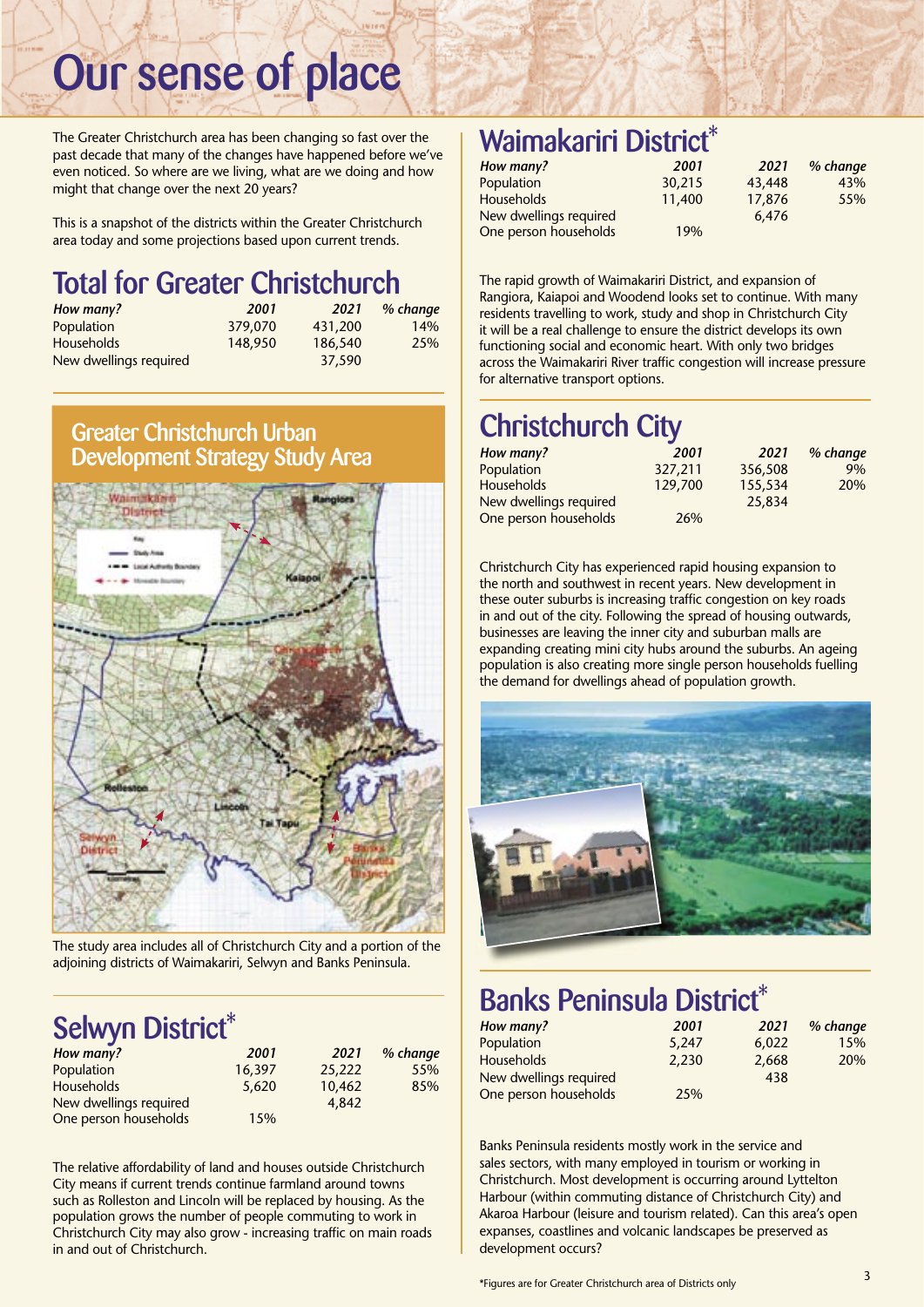## Land uses

#### Where will we live?

Fifty thousand more people are expected to live in the area over the next 15 to 25 years. That means another 30,000 people living in Christchurch City – but where? Will they live in inner city apartments, or in new suburbs around Halswell or other developing areas?

To fit all of the additional 30,000 people within the present boundaries of Christchurch we may have to build up (with more multi-storey apartment blocks) and reduce the size of our sections (putting 2 or more townhouses on the remaining quarter-acre sections). Another alternative is that we expand into rural areas.

The other 22,000 extra people are predicted to live in Selwyn, Banks Peninsula and Waimakariri districts. Will these new residents live in the towns, such as Rangiora or Lincoln, or will we see more farmland divided into lifestyle blocks?

Creating subdivisions incurs significant costs for infrastructure such as water supply, stormwater, sewerage, roads and footpaths. How do we ensure infrastructure is in the right place, with the right capacities and at an affordable cost?

While the population is increasing, the average household size is decreasing, which means we will require even more dwellings. Will changing lifestyles also change the type of houses we want to live in, the location and demand for services such as shops, schools and recreational facilities?

Residential and lifestyle developments have begun to spread into areas of highly productive farmland and market gardens, like Marshland and Clarkville. Will all the land currently zoned for housing be built upon by 2021 or should we change how and where we build? In Greater Christchurch we have space for our growing population, but with each choice comes consequences. One thing is certain – we must make a choice. One thing is certain – we must make a



#### Where will we work and shop? Where will we work and

Over time employment and shopping have become more dispersed. Employment in traditional industries, such as manufacturing, is declining, as employment in service industries such as information technology and tourism continue to grow.

As employment changes, transport patterns change. If future industrial activities are located further from the city centre, will we also move out to be closer to our places of work or spend more time and money to travel to them? How can we find appropriate locations for future employment areas?

Suburban malls have expanded greatly in recent years so that Christchurch now has more shops per head of population than any other centre in New Zealand or Australia. Do we need more large malls in the suburbs, and what is the future for the central city? How should we balance mall development, Central City and township growth?

#### Where will we play?

Changes in our population and lifestyles will change what we want to do for leisure and where we relax and play. For example, if we build more townhouses with smaller gardens, more people may want access to community parks and gardens.

**CARRIEL PASSA ROTTLININ ESSAILS** 

**NEW EDIGITO** 

Where will these parks be located - close to home as small, local community parks within easy walking distance or out around the region as large regional parks designed for a variety of activities? Purchasing and providing land for open spaces will also become more expensive as councils compete with developers to purchase land. How much can we afford to pay to enjoy public gardens and open space?

As our population ages, the type of exercise and recreation we do will also change. Individual sporting activities, such as walking, cycling and extreme sports are all on the increase, while some team sports are in decline. Will we still need large sports grounds and stadiums in the future, or will walking tracks and cycleways satisfy communities?

How do we decide what facilities we need and where they should be located? With the choices we make for where we live, we need to make choices for where we play.





#### Did you know…

*We're growing bigger each day:* Over the past decade, the population in Greater Christchurch has grown by 1.2% per year. That equates to 13 more people calling Greater Christchurch their home each day. Think of it this way - each day in Greater Christchurch four new households are set up.

*We're born to shop:* In addition to many existing malls expanding (even doubling their size), large format retailing, such as the Belfast Supa Centre and Tower Junction, has grown from almost nothing in 1995 to 18% of the retail market by 2003. Large areas of industrial land, such as at Ferrymead and along Blenheim Road, are now used for retail.

*We're building bigger houses for fewer people to live in:*  New houses typically include three or four bedrooms and two bathrooms, even though on average most houses in Greater Christchurch have only two to three people living in them. One in four houses have just one occupant.

*We're becoming more culturally diverse:* 167 different ethnic groups live in Greater Christchurch.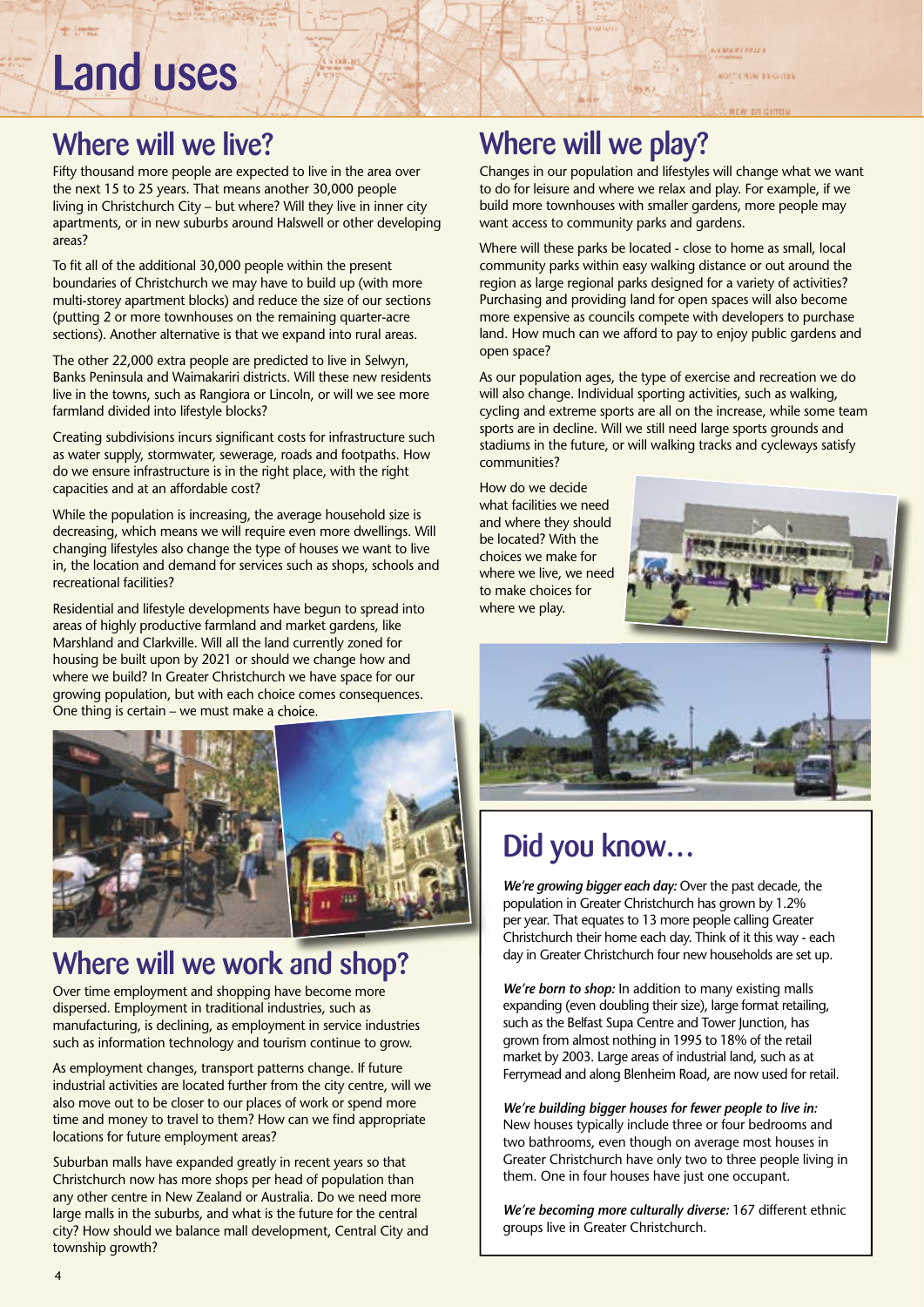**Transport** 

#### How will we get there?

Traffic congestion in and around Greater Christchurch continues to grow, threatening the environment, and using more resources at an increasing cost. The Greater Christchurch area has the highest rate of car ownership in New Zealand and the number of trucks and commercial vehicles on roads is also increasing.

As the population grows, our towns expand and more people live further away from their places of work, shops and schools, more time is being spent in vehicles driving. If traffic volumes reach the projected 40-50% increase by 2021 how will this impact on traffic congestion? The dramatic recent rise in bus patronage is helping but will it be enough, or do we need more improvements in public transport?

The number of people cycling to work is unchanged from year to year, while the number of school and tertiary students cycling continues to decline. Will this mean it takes longer to get around Greater Christchurch, at greater cost and producing more pollution?

Two choices impact upon our transport options - where we live and how we choose to get from one place to another. If we choose to live close to work, shops, schools then we will have more choices for getting to these locations. If we choose to live further away from services then our choices become more limited and our use of vehicles will increase. What transport choices do we want for our future?

#### How will we pay for transport and address the pollution it generates?

The cost of transport is rising for us as a community and as individual car owners. Are we prepared, as vehicle owners, to pay more to keep our vehicles on the road and, as a community, pay more to build and maintain the roads?

The cost of crashes is also on the rise and contributing to the increasing cost of healthcare, as traffic accident patients require lengthy hospital stays, medicines and help to get well.

Our current transport choices pose real threats to our environment, with carbon dioxide emissions having increased by 43% in the last 10 years despite improvements in engine technology and runoff from roads making its way into our streams, lakes and estuaries.

#### How can we protect transport connections?

Key transport routes in and out of Christchurch, such as across the Waimakariri River to the north and along Main South Road and Blenheim Road to the southwest are already congested.

This is bad news not just for residents of, for example, Kaiapoi and Rolleston who work in the city, but it also delays and increases costs for businesses such as farmers and manufacturers trying to get goods to economically important destinations such as Christchurch International Airport, the Christchurch Saleyards and the Port of Lyttelton. Can we afford to build more roads if they won't solve traffic congestion?

If we choose to continue using our cars to get around and don't plan or build our communities to provide for other transport options, the key transport routes will become even more congested. What options are there for freight getting in and around Greater Christchurch? Do we improve the rail system for getting freight in and out or for getting passengers to and from areas such as Rangiora and Rolleston? Are these options affordable in the long-term and realistic for our transport needs?

#### Did you know…

*We're driving our cars more and more:* While the population is expected to grow by 14% by 2021, traffic growth is expected to grow by 40-50% over the same period. Most of this additional traffic will be on arterial roads, adding to the 24km of road already congested. By 2021 over 78km of roads will be congested. We won't be going anywhere in a hurry unless we change current trends.

*We love our cars:* Greater Christchurch has the highest rate of car ownership in New Zealand and we love driving. In the 2001 Census, 77% of us said we travelled to work in cars, 4% were passengers in cars with only 4% travelling by bus, 7% by cycle and 5% walking.

*We're crashing our cars:* Greater Christchurch has a high crash rate, with 3 out of every 1000 residents – that's 1,200 people - involved in a crash (often serious) each year. The cost of treating the injured, repairing the vehicles and fixing up the roads and property damaged costs us \$200 million each year – what a waste!

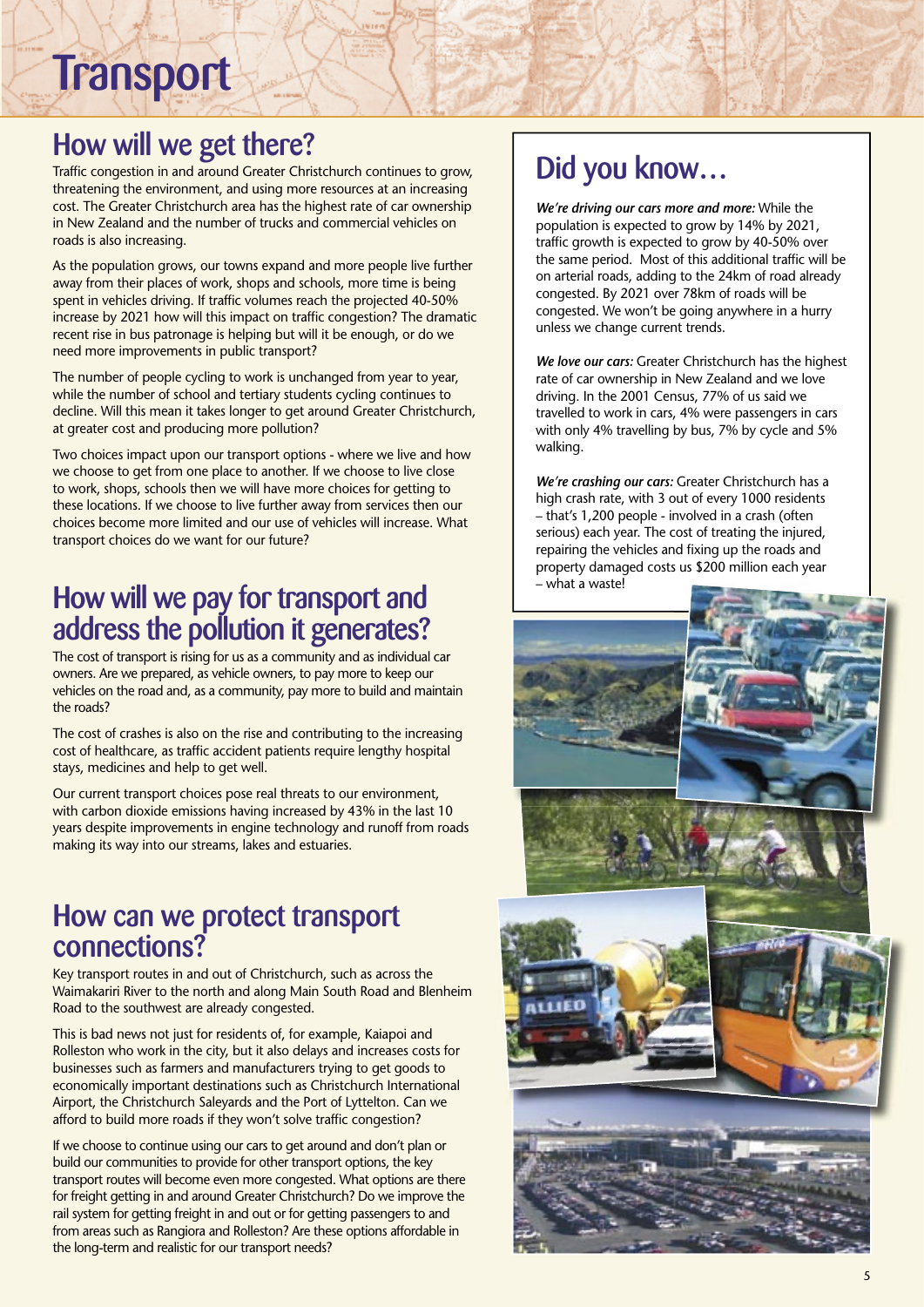## Community Identity

#### How do we protect what makes communities special to us?

Our city, towns and the countryside of Greater Christchurch are changing. In the city, redevelopment is replacing older, single dwellings with townhouses and apartments. Towns, such as Rolleston and Woodend, are expanding and farmland is being converted into lifestyle blocks and smallholdings. The coastlines and more prominent open hills of Lyttelton Harbour are coming under pressure from development. The look and feel of our communities is changing with this increased urbanisation. How will our sense of place, the emotional bind that many of us have to where we live, be challenged by many of these changes?

Some city neighbourhoods are changing their look, character and demographics as old villas come down and apartments go up. While these changes aren't necessarily good or bad, without careful management the value of the community to its inhabitants may change for the worse.

The use of the countryside in Waimakariri, Selwyn and Banks Peninsula districts is changing the social fabric of rural communities. People moving to the countryside can bring different values and urban expectations of amenities with them. Can this influx into the country of residents referred to as "townies" and their expectations be managed without losing the character of our rural communities?

There are many aspects of our neighbourhoods and communities that make our homes special to us. How is that character and charm being changed with development? Should we worry about old character homes being demolished to make way for blocks of two and three storey apartments? Does having a dairy, café or pub near your house make it seem more like the community you wish to live in? Are the subdivisions being built today the ideal neighbourhoods of tomorrow? What choices need to be made to make the area as good if not better than today?

#### How do we adapt to an ageing population?

The Greater Christchurch population is getting older and living longer. With fewer young people and more, older people there will be major changes in housing and lifestyles. Will older people still want to live in the suburbs, move to the inner city to be near services and facilities or retire to the country to be part of smaller communities?

There may be fewer people wanting large, family homes but more people wanting smaller, low-maintenance homes. Do we have homes, retirement villages and rest homes suitable for an ageing population, conveniently located close to facilities such as health centres and hospitals? Can we afford to build such homes, or will it be up to our senior citizens to provide for themselves?

#### How can we meet our communities' needs for services and amenities?

Our communities are demanding more sophisticated, better-located community facilities, such as libraries and swimming pools. Will people want indoor pools open year round and libraries with cafés easily accessed by car, bus or on foot?

As facilities become more high-tech and specialised they become more expensive to build and maintain. With more people wanting facilities different in design and location to those available today, what will happen to existing facilities and can we afford new facilities? Should facilities be close to schools to provide for students, as well as the local communities? What will be the impact of where we live and work on the type, size and location of community facilities?

## Did you know…

Umac)

*We're moving to the country (but taking the town with us):* Between 1991 and 2001, the total population of Waimakariri District grew by over 32%, and Selwyn District grew by 28%. This huge influx of people has changed some farming service towns into commuter suburbs and transformed some farmland into lifestyle blocks.

**CARRIEL PASSA ROTTLININ ESSAILS** 

**REW BOICHTON** 

*We're living longer:* In 2001, 20% of us were under the age of 15 and 14% were over 65 years of age. By 2021, those figures will swap with 15% under the age of 15, but 1 in 5 people in Greater Christchurch aged 65 and over.

*We expect more from community facilities:* The days of neighbourhood swimming pools and libraries may be numbered. Community expectations are leading to larger, sophisticated facilities being developed in more central locations, for example QE11 Pool and the South Christchurch Library, replacing smaller local facilities easily reached on foot or by cycle.

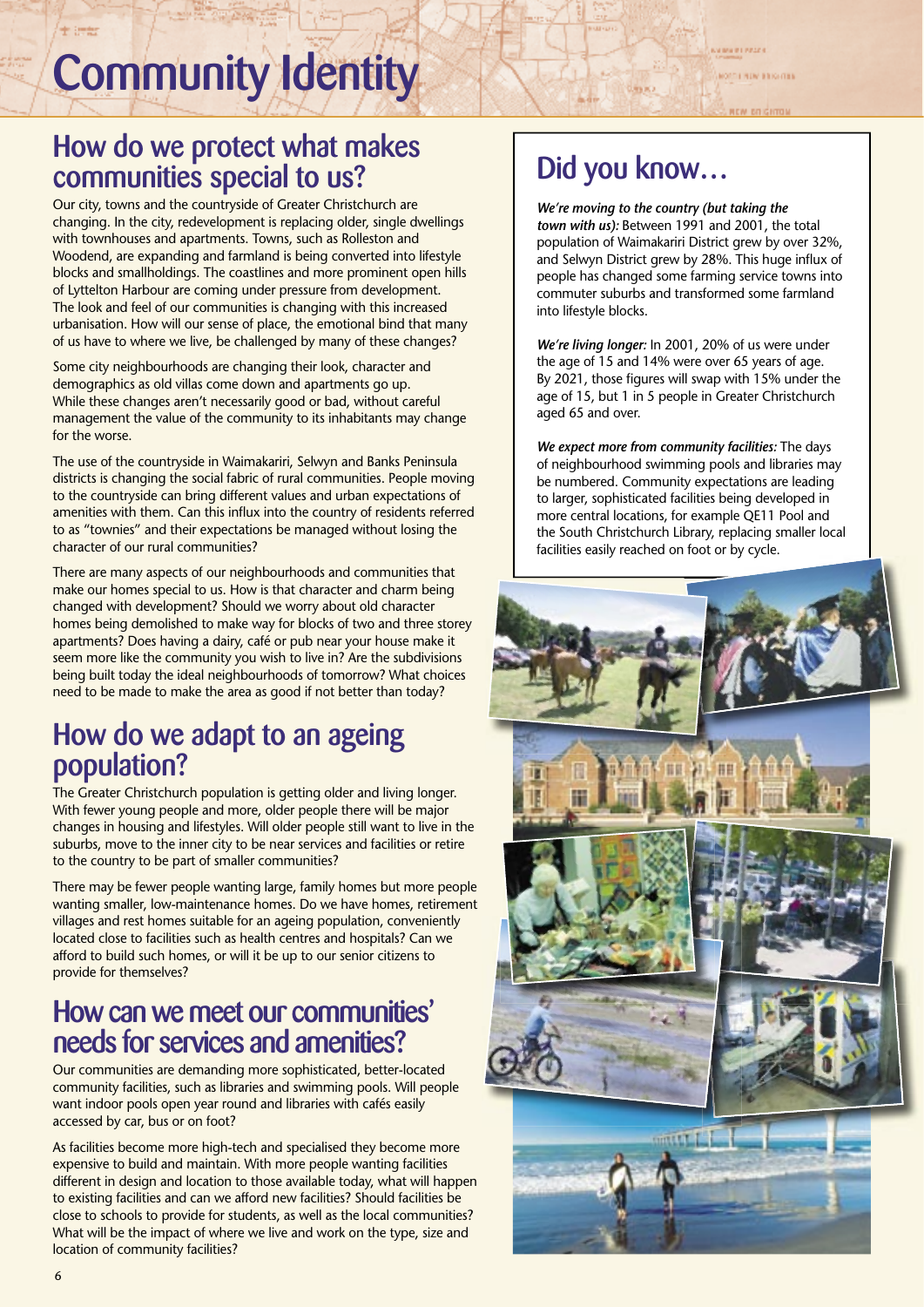## Natural Environment

#### How can we protect our natural environment?

Development is making the natural environment vulnerable to irreversible damage. As development intensifies, open space and natural habitat is lost. As habitats are reduced in size and separated from other habitats, the plant and wildlife eco-systems fail and begin a cycle of destruction and decay.

Many ecological sites in Greater Christchurch are small, fragmented and very vulnerable. Some of these areas have no regulatory protection – that means their survival is dependent upon people making the effort because they want to, not because the law requires them to. The Estuary, Riccarton Bush, the Travis Wetlands and areas around Banks Peninsula, such as Mt. Herbert, provide a home for many species that would otherwise migrate or die out. How will our clean, green image in urban and rural areas be affected by development and what impact will this have on tourism?

Do we want to protect the banks of the streams and rivers, provide healthy wetlands, coastlines, hills and plains? If the decision is yes, then choices must be made to limit or prevent development in these areas.



#### How will we protect the quality and quantity of our water supply?

Greater Christchurch currently enjoys one of the best supplies of high quality untreated drinking water in New Zealand and the world. That's because to the west and north of Christchurch City is a groundwater recharge area for the series of aquifers under Christchurch City – underground water fed from the Waimakariri River.

This water has been clean and plentiful – so far. Drinking pristine water from our taps is a luxury most other places in the world do not have. How do we sustain this quality of water for the future?

Development and increasing demand for water for more intensive farming, a growing number of households and general development is threatening water quality and quantity. Protecting the aquifers and the river that feeds them from pollution and over demand will be a top priority if we want to be able to continue drinking untreated water from the tap. Do you think the water you drink is worth protecting?

#### How will we protect our community against natural disasters?

The Greater Christchurch area is prone to such natural hazards as flooding, earthquake and tsunami. We know some areas are more at risk than others, so should we discourage development in such areas?

In Greater Christchurch there are parts of the area that are better suited for development than others. In the eastern part of Greater Christchurch, if you were to draw a line north and south through Cathedral Square the area to the east down to the sea has soils made up of marine sediments, estuary and some floodplain deposits.

These are areas prone to liquefaction (the shaking of ground during an earthquake that can cause the ground to liquefy). Should we avoid developing at risk areas when planning for future growth or rely on engineering solutions to these risks?

Flooding is a regular occurrence in Greater Christchurch. There are stopbanks built along the Waimakariri and Ashley/Rakahuri Rivers to confine floodwaters within the main riverbed but if floodwaters escape then the Waimakariri River would flow south through Christchurch and north through Kaiapoi. In low lying coastal areas there is also the threat of coastal flooding and, as a result of climate change, sea level rise. Should we aim to minimise the of climate change, sea level rise. Should we aim to minimise the impacts of potential flooding from rivers and the sea when planning development?

It's many years since a major earthquake affected the Greater It's many years since a major earthquake affected the Greater Christchurch area, but experts predict the big one's coming. Should Christchurch area, but experts predict the big one's coming. Should we take this into account in planning the nature and location of we take this into account in planning the nature and location of future facilities, roads, services and housing areas? future facilities, roads, services and housing

#### Did you know…

*Our water's really good:* There are only two places in the world where you can enjoy drinking untreated water straight from the tap – one is Evian in France and the other is Christchurch. Try the water in Dunedin or Auckland and then consider whether we're doing enough to protect our water supply.

*We're consuming a lot of water:* 56 million cubic metres of water are pumped from the Christchurch – West Melton aquifer annually for domestic water use. The greatest use of water goes for activities such as watering gardens and washing cars. Washing a car with a hose uses the same amount of water consumed by a family over one week, so why are we wasting so much of our pure, clean water?

*Our greatest threats are from flooding and earthquakes:* The Waimakariri River threatens more people and property than any other New Zealand river. Within Christchurch the Heathcote River has overflowed its banks and flooded houses twice in the past decade. A significant earthquake could be even more destructive.

*Our eco-system is special:* Greater Christchurch is the natural home for around 400 native plants including 31 species on the nationally threatened plant list. Some of our local natives are the Spotted Skink, Pied Cormorant, Wrybill, Tuna (eel) and Red Admiral Butterfly.